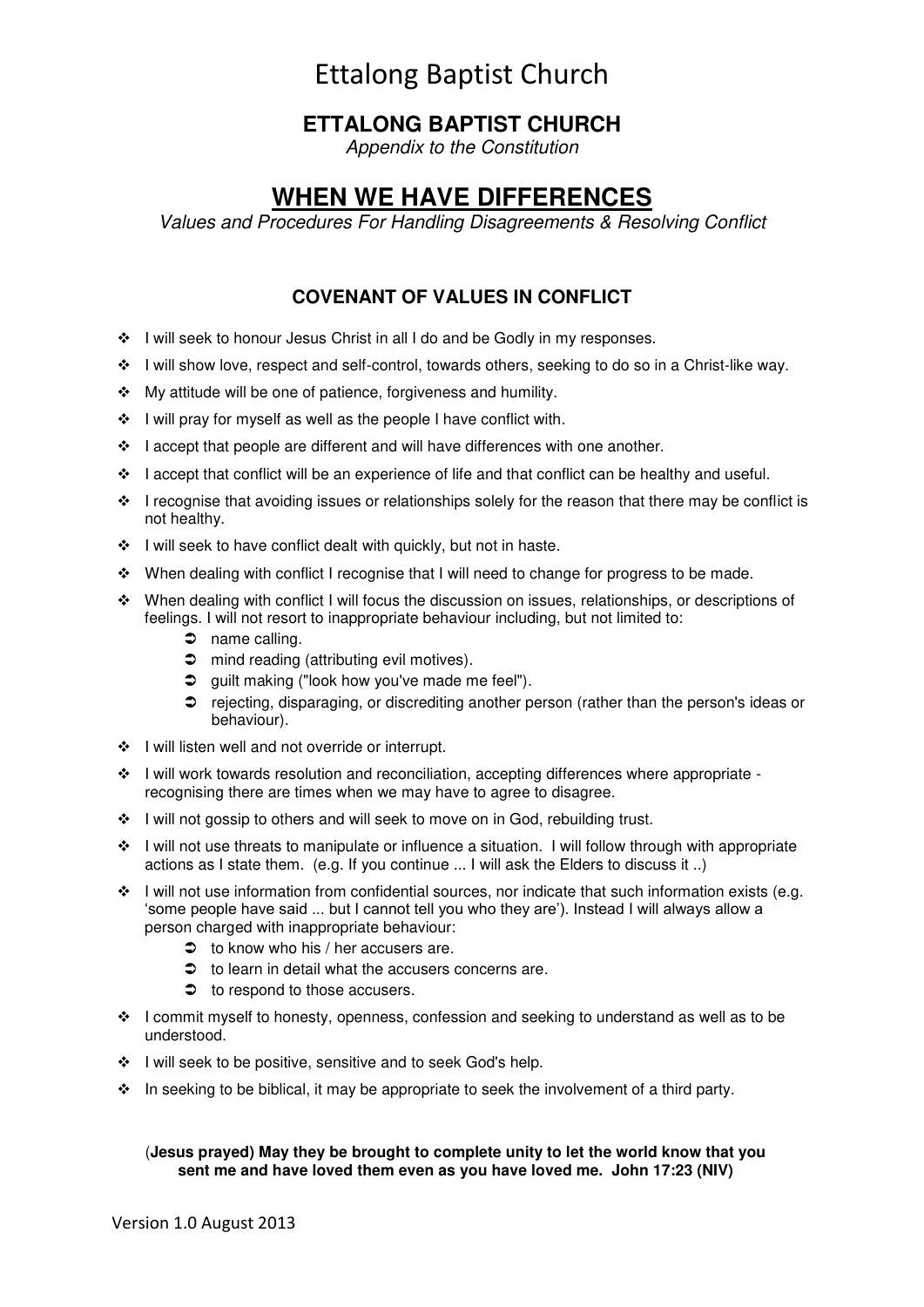# Ettalong Baptist Church

## **BIBLE PASSAGES**

#### **Philippians 2:1-5 (NIV)**

*If you have any encouragement from being united with Christ, if any comfort from his love, if any fellowship with the Spirit, if any tenderness and compassion, then make my joy complete by being likeminded, having the same love, being one in spirit and purpose. Do nothing out of selfish ambition or vain conceit, but in humility consider others better than yourselves. Each of you should look not only to your own interests, but also to the interests of others. Your attitude should be the same as that of Christ Jesus* 

#### **Matthew 18:15-17 (NIV)**

*If your brother sins against you, go and show him his fault, just between the two of you. If he listens to you, you have won your brother over. But if he will not listen, take one or two others along, so that 'every matter may be established by the testimony of two or three witnesses.' If he refuses to listen to them, tell it to the church; and if he refuses to listen even to the church, treat him as you would a pagan or a tax collector.* 

#### **Matthew 5:23-24 (NIV)**

*Therefore, if you are offering your gift at the altar and there remember that your brother/sister has something against you, leave your gift there in front of the altar. First go and be reconciled to your brother/sister; then come and offer your gift.* 

#### **Ephesians 4:3 (NIV)**

*Make every effort to keep the unity of the Spirit through the bond of peace.* 

#### **Romans 14:19 (NIV)**

*Let us therefore make every effort to do what leads to peace and to mutual edification.* 

#### **Colossians 3:13-15 (NIV)**

*Bear with each other and forgive whatever grievances you may have against one another. Forgive as the Lord forgave you. And over all these virtues put on love, which binds them all together in perfect unity. Let the peace of Christ rule in your hearts, since as members of one body you were called to peace. And be thankful.* 

#### **1 Corinthians 1:10 (NIV)**

*I appeal to you, brothers/sisters, in the name of our Lord Jesus Christ, that all of you agree with one another so that there may be no divisions among you and that you may be perfectly united in mind and thought.* 

#### **Philippians 4:2 (NLT)**

*...because you belong to the Lord, settle your disagreement.* 

#### **2 Timothy 2:23 (NIV)**

*Don't have anything to do with foolish and stupid arguments, because you know they produce quarrels.* 

#### **Proverbs 17:14 (NIV)**

*Starting a quarrel is like breaching a dam; so drop the matter before a dispute breaks out.* 

#### **Romans 15:5-6 (NIV)**

*May the God who gives endurance and encouragement give you a spirit of unity among yourselves as you follow Christ Jesus, so that with one heart and mouth you may glorify the God and Father of our Lord Jesus Christ.* 

#### **Romans 12:16-18 (NIV)**

*Live in harmony with one another. Do not be proud, but be willing to associate with people of low position. Do not be conceited. Do not repay anyone evil for evil. Be careful to do what is right in the eyes of everybody. If it is possible, as far as it depends on you, live at peace with everyone.* 

#### **1 Corinthians 14:33 (NIV)**

*For God is not a God of disorder but of peace. As in all the congregations of the saints,* 

#### **James 4:1 (NIV)**

*What causes fights and quarrels among you? Don't they come from your desires that battle within you?* 

Version 1.0 August 2013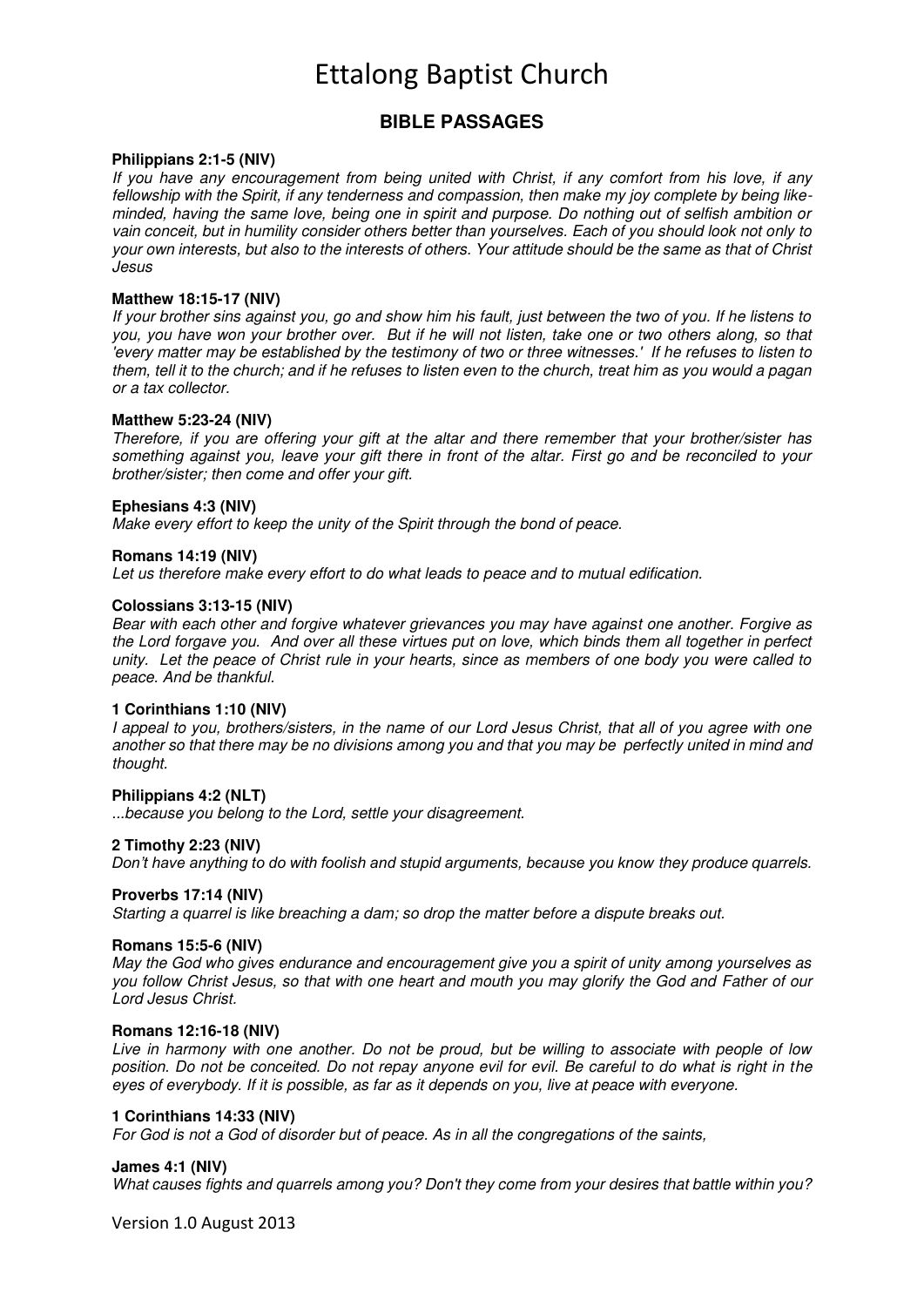# **A PROCEDURE FOR DISCUSSING INTERPERSONAL DISAGREEMENT**

### **Before a face-to-face meeting of persons:**

- 1) Reduce my own internal conflict first. A proposed procedure is:
	- (a) Remember who Jesus is and what he has done for me (historically, biblically)
	- (b) Reaffirm who I am in Christ. Take time to consider that I am a child of the Lord
	- (c) Repent of my attitudes towards the other person, of sin (things I have done or things perhaps I am unaware I have done), the need to be right, of not allowing the Lord to live through me, etc.
	- (d) Remind myself that I am going to meet with a fellow Christian. We have common ground in Christ.
- 2) Commit myself to Scriptural principles. See Matthew 18:15-17 and 5:23-24. Always approach the other person with humility, gentleness and respect.
- 3) Decide to be a good listener, and be willing to understand the other person's point of view and hear them out. Be honest and adhere to the *Covenant of Values in Conflict*.
- 4) Outline and prioritise the elements of the problem as I see and understand it, recognising I may have contributed to it.
- 5) Seek outside help from a mediator if for some reason I find it difficult to approach the other person.
- 6) Before anything else, prior to meeting with the other person remember confidentiality is essential.
- 7) Pray for God's Spirit to lead, soften hearts, and to restore.

## **Procedure for meeting face-to-face:**

- 1) Contact the other person and arrange a meeting time. Offer a brief outline of what you want to discuss so that he/she doesn't feel ambushed.
- 2) At the meeting build common ground you are brothers / sisters in Christ, members of the same church, both desiring to live for God. You are there because you care enough about the relationship to resolve the conflict.
- 3) Be careful not to attack each other. Take turns to outline the issues. Summarise what has been said so that you are both aware of being heard. Allow each other the opportunity to clarify areas that are uncertain.
- 4) Identify the common and underlying concerns and possible solutions that are practical and workable. What does each person really desire to be achieved?

It may be helpful for each person to state:

- $\Rightarrow$  his / her ideal solution
- $\bullet$  what he / she can live with
- $\bullet$  what he / she can not live with
- 5) Agree on the way ahead and actions that both of you are comfortable with.
- 6) If solutions or agreement cannot be found, ask a mutually agreed mediator to help resolve the conflict.